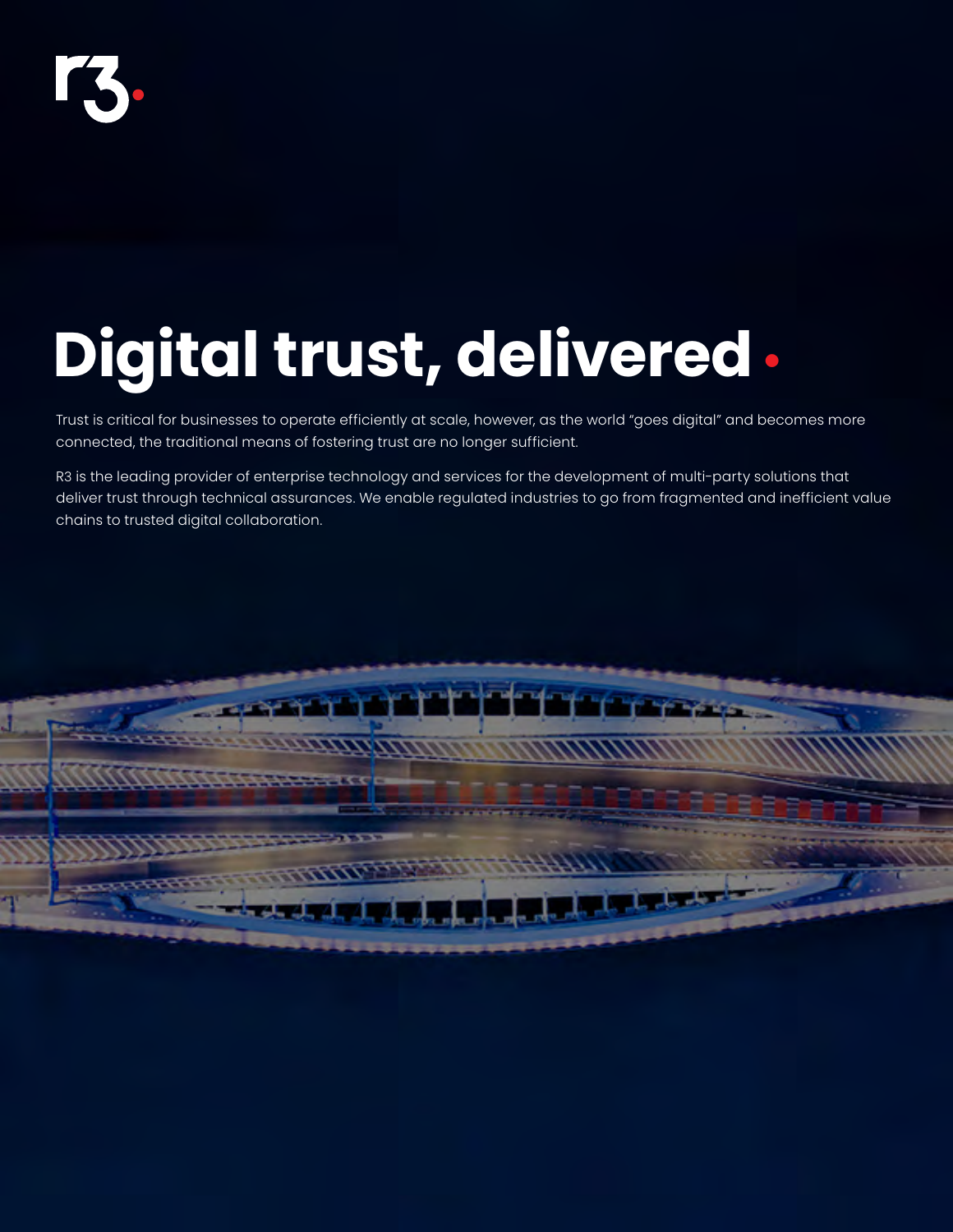# **R3 is the market leader for enterprise multi-party technology**

- **• 1st in primary blockchain** technologies utilized in consultancy engagements.
- **• 1st among blockchain platforms** used in international trade.
- **• 1st major insurance consortium** driving multiple production use cases.
- **• 1st to test enterprise blockchain** transaction volume with DTCC.
- **• 1st enterprise blockchain platform (Corda)** to meet the National Institute of Standards and Technology's (NIST) exacting standards on compliance.

# 400+

Ecosystem participants Offices 8 globally Staff in 14 countries 375+

Applications built on Corda 400+

170+<br>Professional Services projects

**The "Power of 3"** Only **R3** delivers the **3 requirements** needed for direct digital collaboration: scalable trust technology powering multi-party applications, connected networks and ecosystems, and regulated markets access and expertise.



### c.rda

The only scalable DLT platform for direct digital collaboration.

### conclave

The confidential computing application development platform for private, safe and secure multi-party data sharing.

With our roots as a consortium backed the world's largest banks and having direct access to leading global regulators, only R3 has the market access and deep industry know how to help firms develop nextgen multi-party solutions in financial services and regulated industries.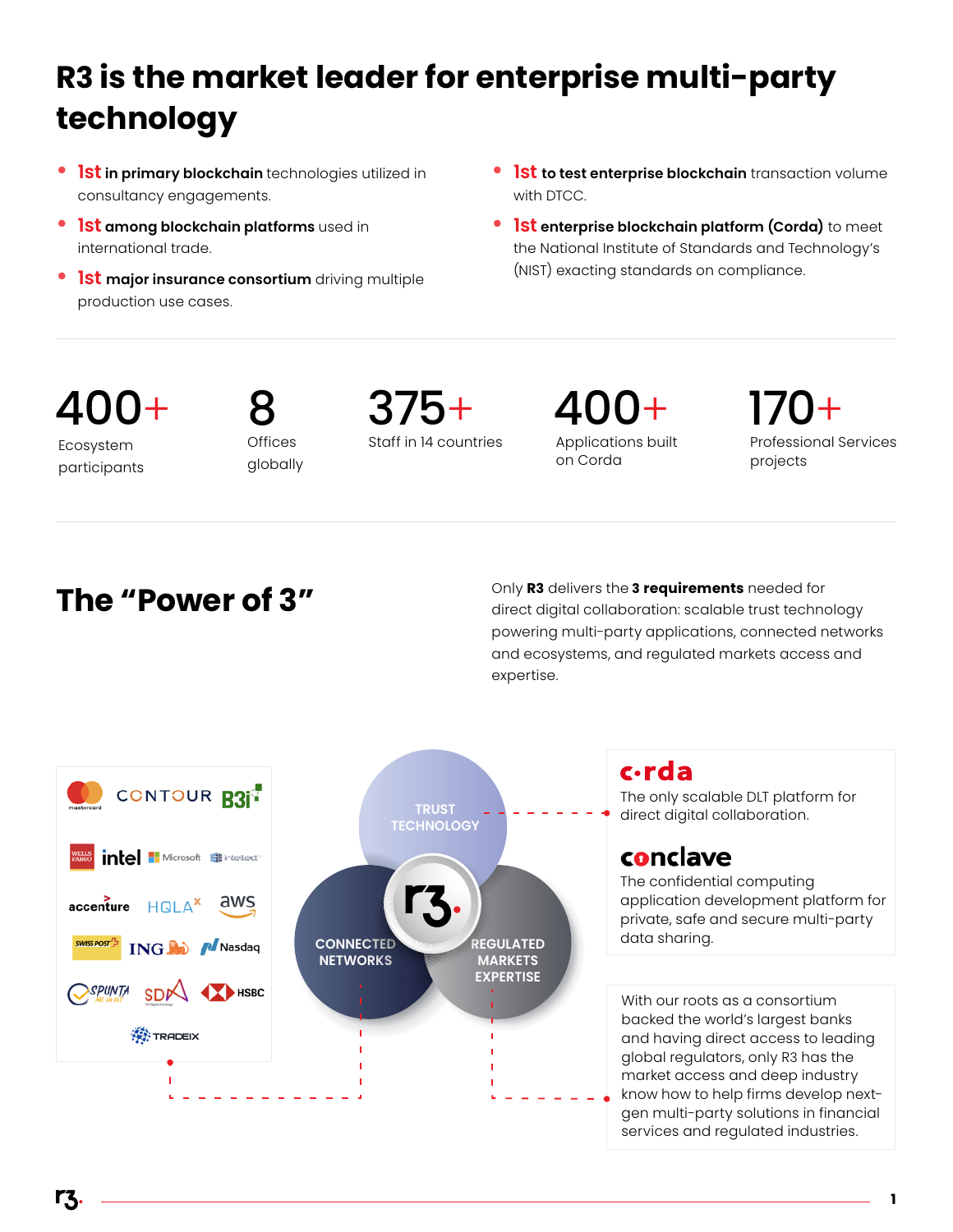## **Trust technology**

Underpinned by distributed ledger and confidential computing technologies, R3's platforms enable the development of solutions that foster and deliver digital trust between parties.

### c.rda

A purpose-built DLT application platform that has facilitated hundreds of blockchain networks across trade finance, insurance, capital markets and banking. As an end-to-end platform, applications underpinned by Corda solve real-world problems in the near-term and are scalable enough to enable builders to explore new markets and revenue opportunities. Future-proof your business with Corda, the only enterprise DLT platform deployed at scale. are scalable enough to enable ballacts to explore hew<br>markets and revenue opportunities. Future-proof your<br>business with Corda, the only enterprise DLT platform<br>deployed at scale.<br>**[Discover Corda](https://www.r3.com/corda-platform/)** >

### conclave

A leading confidential computing platform for developing applications that enable multiple parties to securely share, process and analyze data while in use. Conclave integrates with Corda and can easily plug in to any in-house application to enhance its value.

### **Connected networks**

R3 maintains one of the world's largest ecosystem of diverse participants—financial institutions, regulators, systems integrators, software vendors, tech firms and more—who deploy, service and manage permissioned enterprise DLT and confidential computing solutions.

As a result, customers and partners can take advantage of existing consortia, operating and governance models, and network support.



### **Regulated markets expertise**

Only R3 has the market access and expertise to help firms accelerate the development of next-gen multiparty solutions that deliver trust across financial services and other regulated industries. R3 is seen as a convening force in banking, capital markets, insurance and global trade, which is evidenced by the hundreds of applications built on its platforms in these regulated markets.

Corda is also perceived as the best-in-class solution for CBDCs because it is permissioned by design, scalable and purpose-built for high-value transactions.

Our ecosystem consists of the largest and most heavilyregulated institutions in the world and a number of regulators and central banks themselves. As such, those participants who participate in and build networks on our technology can be confident that they comply with exacting regulations and requirements.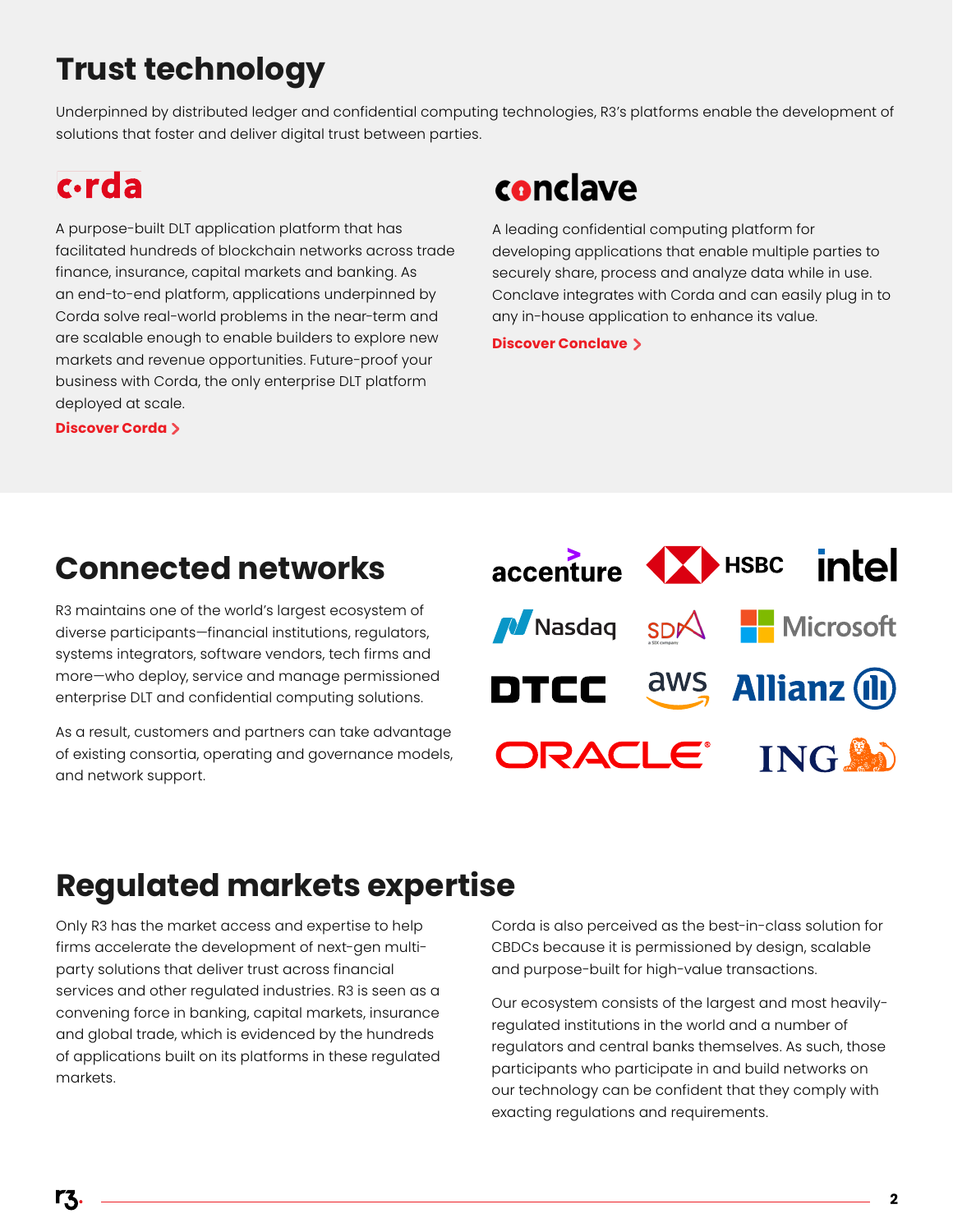### **End-to-end support from ideation to production**

We offer a variety of resources and support for every stage of the journey—from workshops, sandboxes and educational content to access to our ecosystem.

### **Optimize Innovate**

#### Drive system and business improvements.

Drive accelerated time-to-value by automating and removing frictions, inefficiencies and unnecessary costs in your business operations.

- **• Modernize business processes and reduce risk** Eliminate data errors and reduce risks from data breaches through tokenization and other forms of asset digitization.
- **• Maintain a single source of truth record** Manage and synchronize shared data between multiple parties across a ledger or in an enclave to ensure consistency.
- **• Manage fraud through confidential data sharing** Uncover new types of fraud and stay on top of compliance using Concave, R3's confidential computing platform that secures sensitive business data in use.
- **• Streamline inter-firm automation** Automate data and transaction processing across a business network and enable inter-firm efficiency and transparency. Orchestrate complex multi-party workflows with resilience.

#### Build new systems and revenue streams.

Leverage next-gen trust technology without risks and disruption. Build new solutions and revenue streams faster with a 'modularized' DLT platform and software development toolkits.

#### **• Develop new solutions**

Build new solutions that enable issuing and transacting with digital assets, custodying tokens, real-time payments and settlement, streamlined reconciliation and tracking and tracing of goods in a supply chain**.** 

#### **• Access new value chains directly**

Tap into R3's extensive ecosystem of exchanges, marketplaces and business networks that bring together the world's leading institutions in banking, capital markets, insurance and global trade.

**• Natively model the end-to-end digital asset lifecycle** Leverage Corda's flexible smart contracts, flows and ledger to create, trade, track and manage digital assets. Ensure accuracy and consistency as assets evolve from issuance to settlement and satisfy DvP, compliance and regulatory requirements.

### **Expert guidance**

Avoid the pitfalls and risks of doing it yourself by leveraging **[R3 Professional Services](https://www.r3.com/professional-services/)** and Managed Services (coming soon).

Working with R3 has proved to be a true and genuine partnership throughout the process from concept to production. We are confident that the dedicated professional services team will give us the best support on future upgrades of Spunta Banca DLT.

**ROMANO STASI, MANAGING DIRECTOR, THE ITALIAN BANKING ASSOCIATION (ABI)**

rz.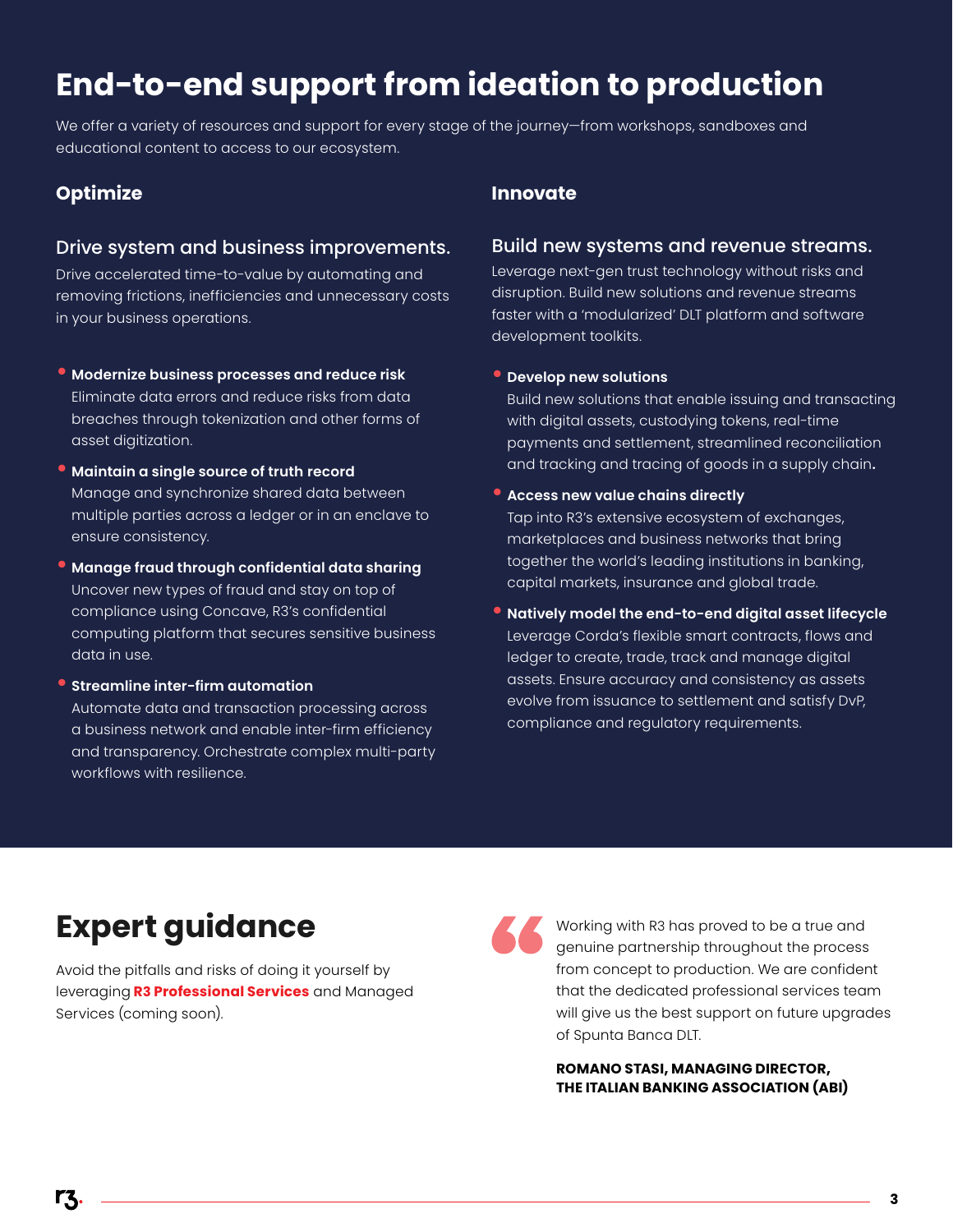### **R3 Sandbox for Digital Currencies**

R3 holds a leadership position in the digital currencies space among its peers as a result of ongoing collaboration with regulatory bodies and banks from the public and private sector. This has culminated in [R3 Sandbox for Digital Currencies—](https://www.r3.com/digital-currency-sandbox/)a SaaS learning and development environment powered by Corda to enable the simulation of the issuance, management and distribution of CBDCs.

The Sandbox enables central banks, commercial banks, exchanges, payment providers and more to dive deep into the technology supporting CBDCs and develop strategies for engaging alongside an emerging 'readymade payments ecosystem'.

**4**

**[Explore the Sandbox](https://www.r3.com/digital-currency-sandbox/)**

Collaboration is critical to success in the enterprise blockchain industry. Our partnership with R3 has driven our progress in the CBDC space, where we now offer Corda Enterprise-based solutions to central banks around the world. Accenture was also a founding member of R3's CBDC Working Group.

**JOHN VELISSARIOS, MANAGING DIRECTOR AND GLOBAL BLOCKCHAIN TECHNOLOGY LEAD, ACCENTURE**



Blockchain connects market participants in a fully digitalized and immutable way, facilitating frictionless transactions between the participants. It also enables us to harness the power of scalable design and a new level of interoperability.

**JOHAN TOLL, HEAD OF DIGITAL ASSETS, MARKET TECHNOLOGY, NASDAQ**